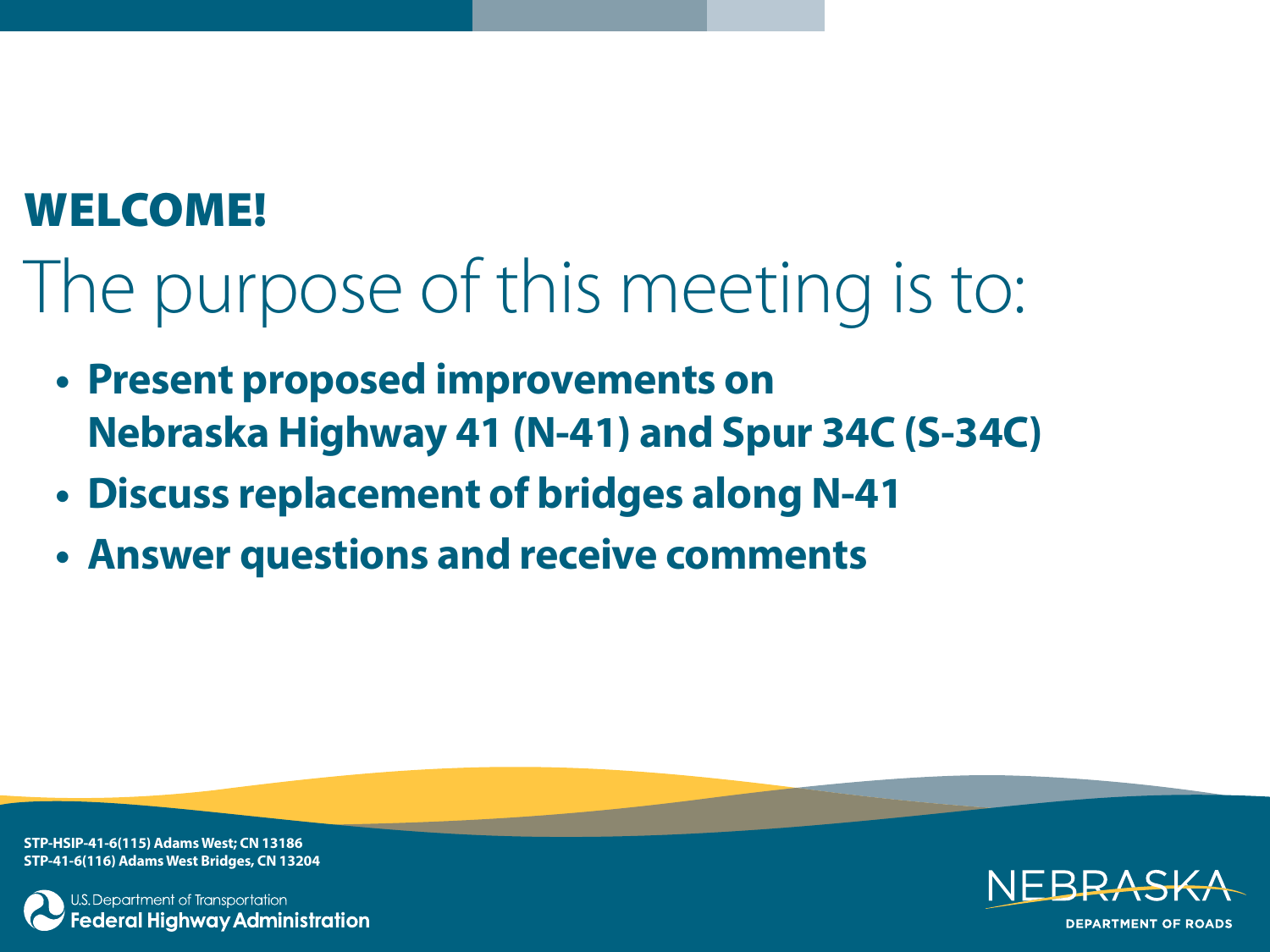## **PROJECT AREA**



**STP-HSIP-41-6(115) Adams West; CN 13186 STP-41-6(116) Adams West Bridges, CN 13204**



, U.S. Department of Transportation<br>**Federal Highway Administration** 



**DEPARTMENT OF ROADS**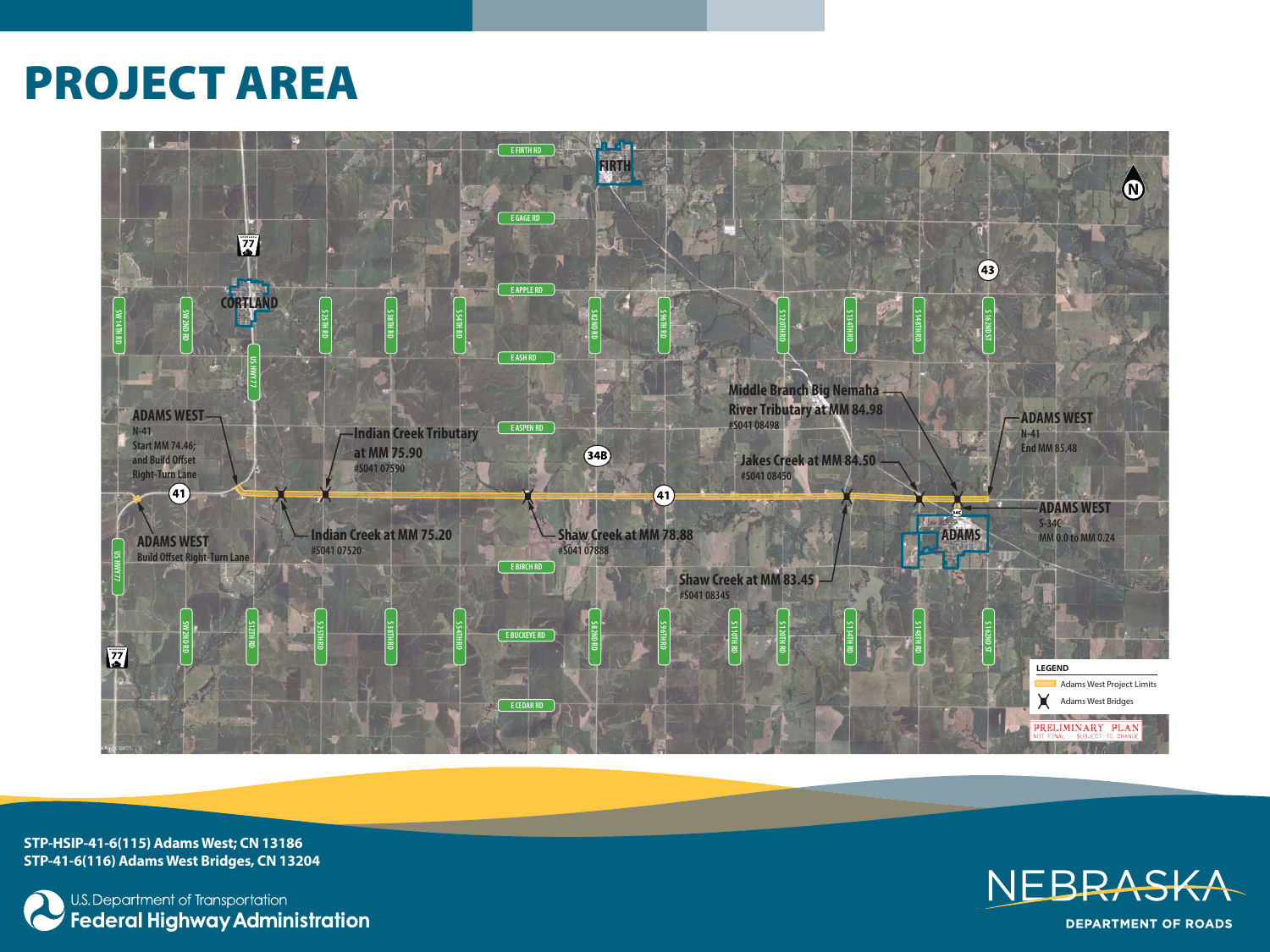

County Road Detour

**STP-HSIP-41-6(115) Adams West; CN 13186 STP-41-6(116) Adams West Bridges, CN 13204**





**DEPARTMENT OF ROADS**